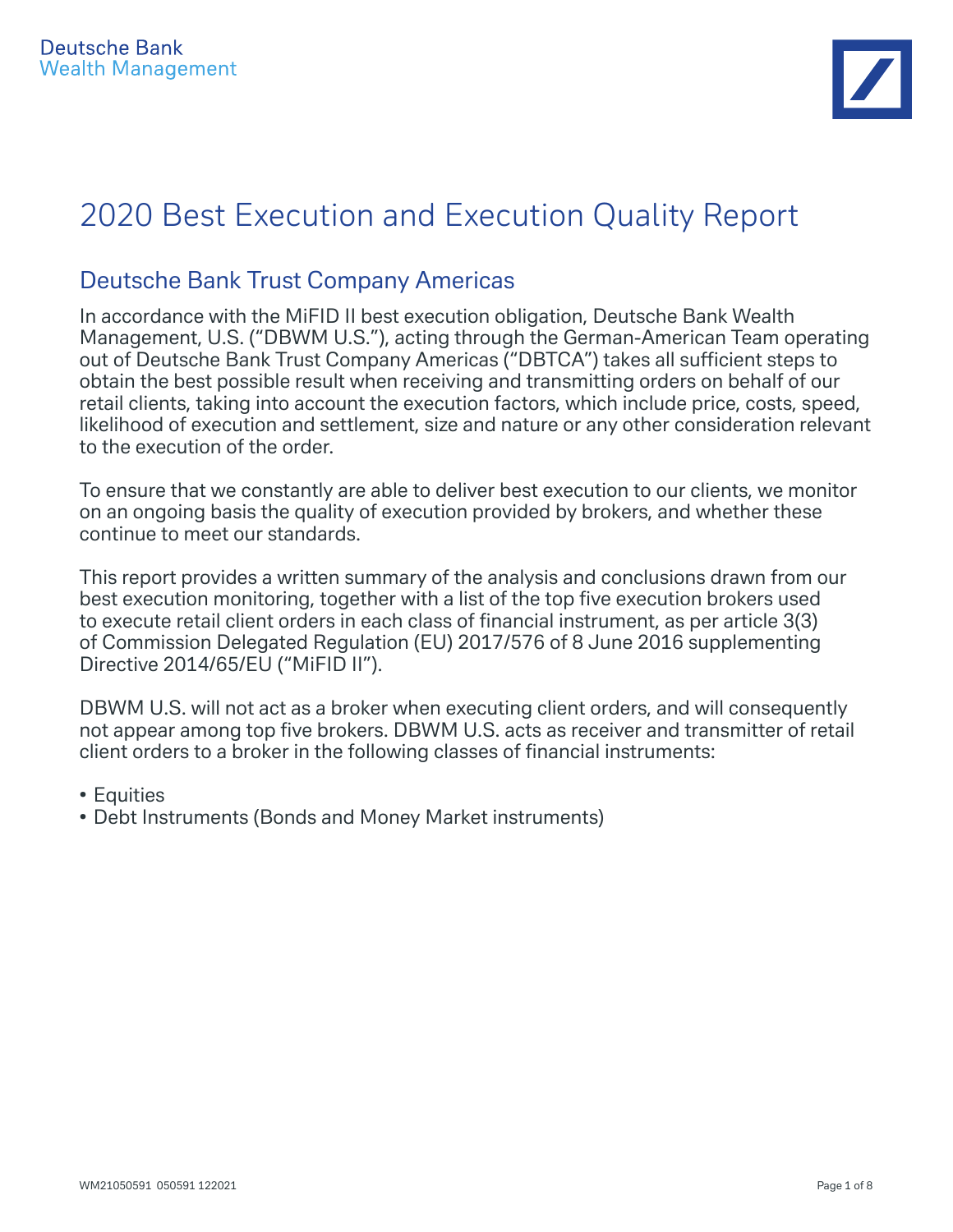## **Contents**

| Page |
|------|
|      |
|      |
|      |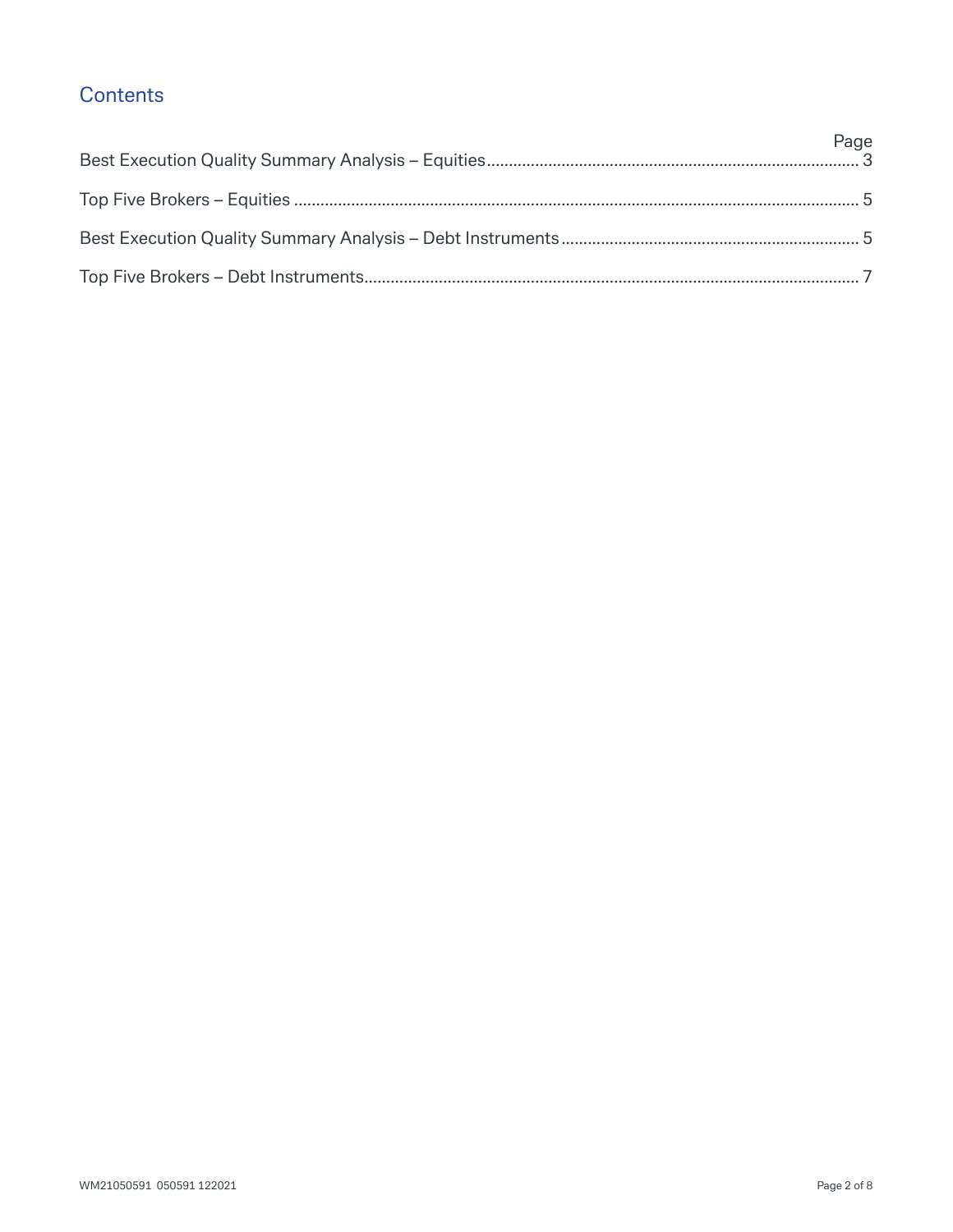## Best Execution Quality Summary Analysis – Equities

- Tick size liquidity bands 5 and 6 (from 2000 trades per day) Highly liquid shares
- Tick size liquidity banks 3 and 4 (from 80 to 1999 trades per day) Medium liquid shares
- Tick size liquidity banks 1 and 2 (from 0 to 79 trades per day) Less liquid shares

An explanation of the relative importance DBWM U.S. gave to the execution factors of price, costs, speed, likelihood of execution or any other consideration including qualitative factors when assessing the quality of execution.

DBWM U.S. seeks to obtain the best possible results for its clients. DBWM U.S. takes into account various execution factors in deciding how and where to execute client orders. Execution is primarily performed according to:

- Held or Not-Held
- NBBO quoted best bid/offer
- Depth of market
- Size of order
- Likelihood of execution
- Impact on execution

DBWM U.S. uses its experience and judgment in addition to taking into account criteria relevant to best execution, such as the size and nature of the order. DBWM U.S. in general regards price as the most important execution factor, but also adjusts the importance placed on the remaining execution factors, taking into account the nature of the order and market at the time of execution.

For a detailed description of how we carry out client orders, application of execution factors and how we prioritize the factors, please refer to our Order Execution Policy.

#### A description of any close link, conflicts of interests, and common ownerships with respect to any execution venues used to execute orders.

DBWM U.S. does not have any close links, conflicts of interests, and common ownership with respect to any execution venues used to execute client orders in equities. Any dealing or relationship between units within DBWM U.S. is conducted in accordance with DBWM's Conflict of Interest Policy. With regard to equity accommodation trades executed for DBTCA Custody accounts, DBWM U.S. through its affiliate DBSI leverages the execution capabilities of Pershing, LLC with which it has a formal agreement in place. With regard to DPM equity trades, DBWM U.S. routes trades to its affiliate (DWS) for execution with third party brokers.

#### A description of any specific arrangements with any execution venues regarding payments made or received discounts, rebates or non-monetary benefits received.

DBWM U.S. does not have any specific arrangements with any execution venues regarding payments made or received, discounts, rebates or non-monetary benefits received. Any dealing or relationship between units within DBWM U.S. is conducted in accordance with DBWM's Conflict of Interest Policy.

#### An explanation of the factors that led to a change in the list of execution venues used in our order execution policy, if such a changed occurred.

No changes have been made since publication of the brokers listed in our Order Execution Policy of 3 January 2018. If a change in execution quality is identified, the executing broker is notified of the occurrence and a request to address the execution quality is made and monitored.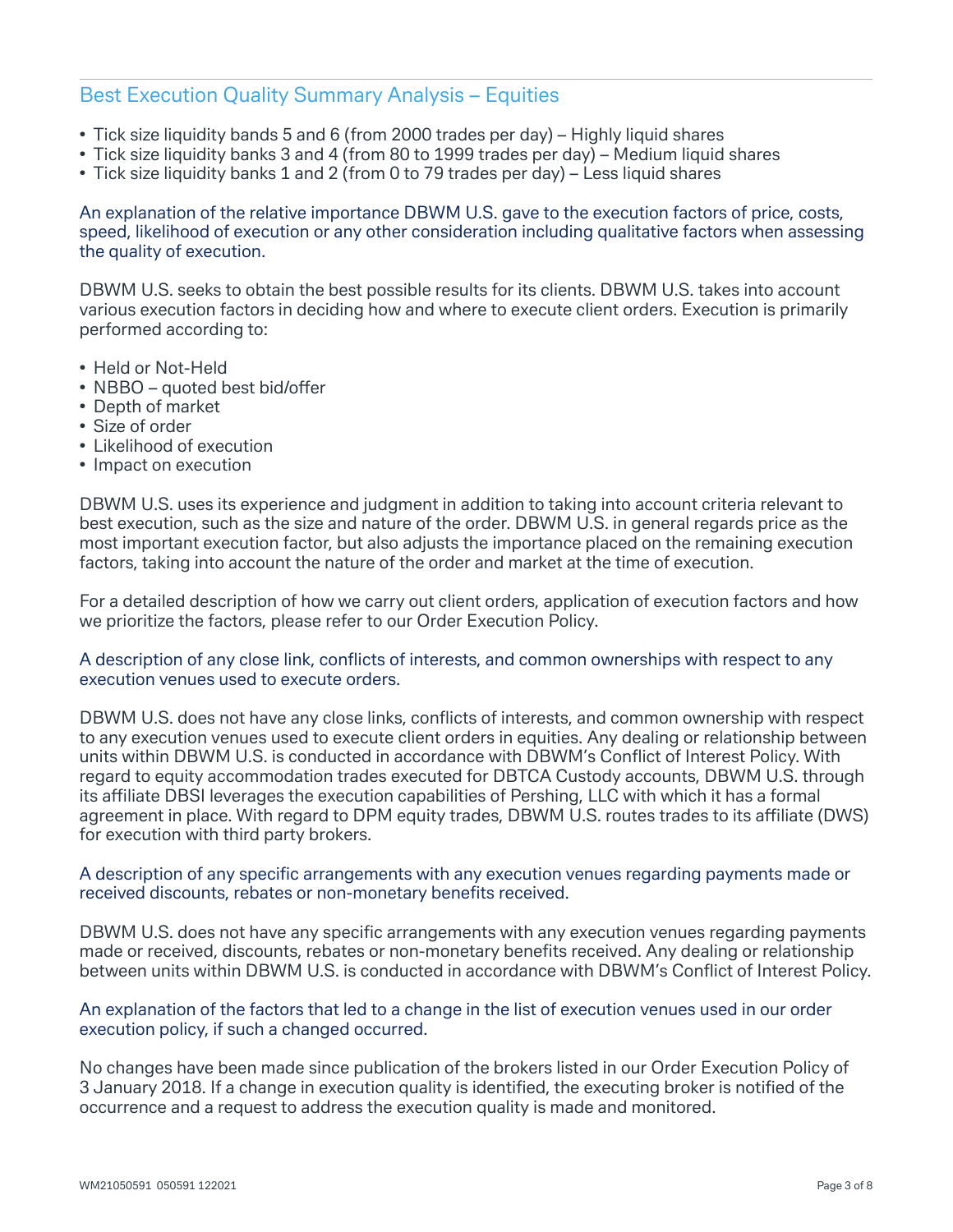An explanation of how order execution differs according to client categorization, where the firm treats categories of clients differently and where it may affect the order execution arrangements.

Not applicable as we transmit orders for retail clients only.

An explanation of whether other criteria were given precedence over immediate price and cost when executing retail client orders and how these criteria were instrumental in delivering the best possible result in terms of the total consideration to the client.

Price is always the determining factor when executing orders for retail clients. In cases where trades are designated as accommodation trades for DBTCA Custody accounts that are executed through Pershing, instructions that may have accompanied the order request would supersede any normal order handling procedures.

An explanation of how DBWM U.S. has used any data or tools relating to the quality of execution, including any data published under Commission Delegated Regulation (EU) 2017/575.

We monitor the quality of execution provided by brokers used to execute client orders in equity on a consistent basis using automatic monitoring tools. We use a variety of tools and metrics in order to assess the quality of execution provided to its clients. The metrics are used to assess the quality of client order handling and execution quality in real time as well as post- trade. This includes, but is not limited to, adherence to order instructions, the management and timeliness of order passing and execution, and reviewing available quotes and market prices. Our monitoring also includes exceptionbased controls, with results reviewed by our broker specialist team includes those within DBWM U.S.. The tools and data used include but not limited to; published exception reports for all orders, Brokerage and DMA and Broker Scorecard available through Pershing and ITG Cost Analysis report for DMA orders executed by DWS.

#### An explanation of how the DBWM U.S. has used output of a consolidated tape provider established under Article 65 of Directive 2014/65/EU.

Not applicable as DBWM U.S. does not utilize a consolidated tape provider.

#### Summary of the best execution quality analysis and conclusions drawn from our monitoring of equities.

The analysis and conclusions drawn from our monitoring of the quality of execution in 2020 confirm that the brokers used to execute client orders in equities meet our standards in delivering best execution to our clients on a consistent basis.

A list of our top five brokers used to execute retail client orders can be found below together with detailed information on the volume and number of orders executed by each broker. A list of brokers used to execute client orders in equities can be found on our website: https://deutschewealth.com/content/deutschewealth/en/articles/MiFID-II-Order-Execution.html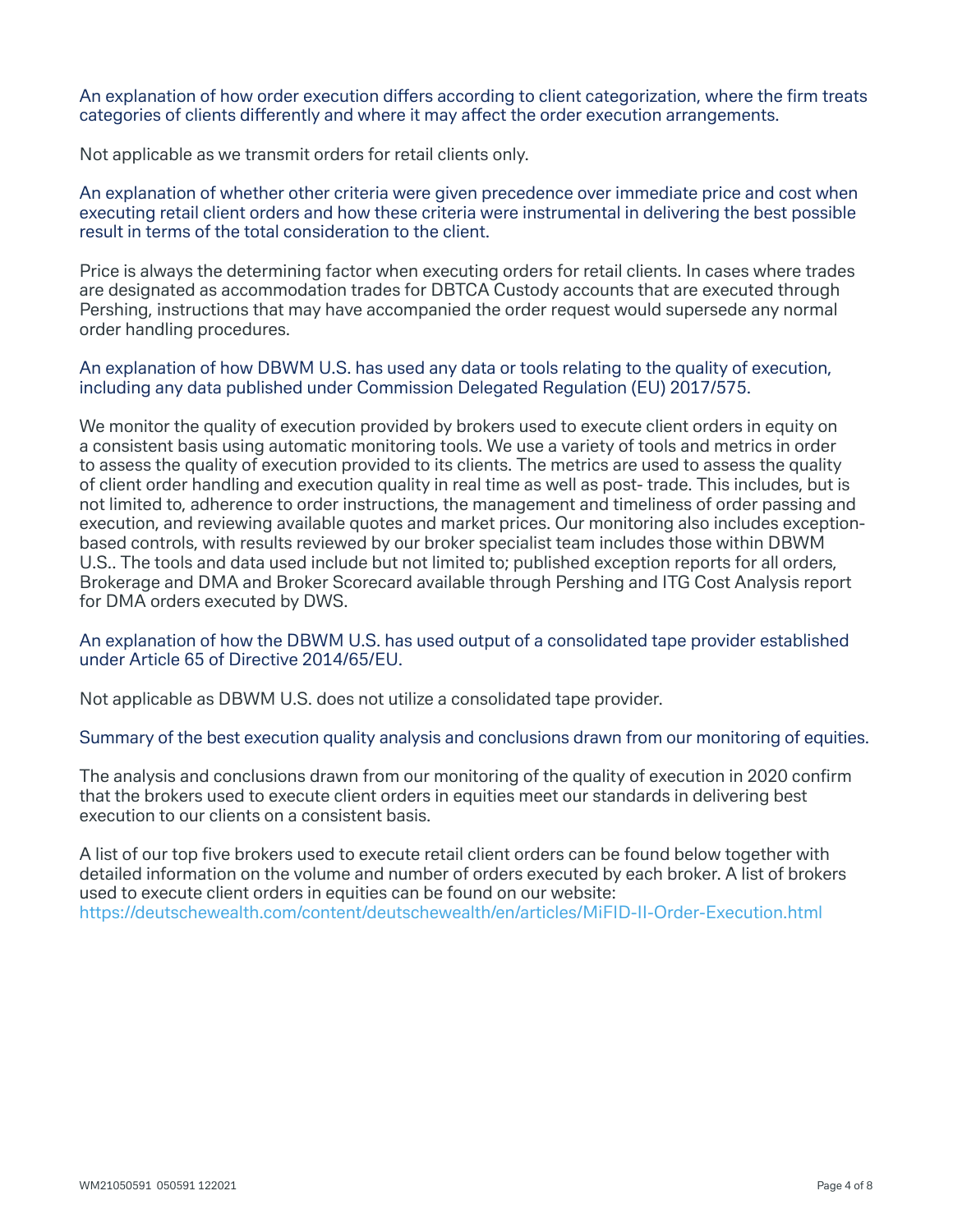## Top Five Brokers – Equities

Equities Accommodation Trades: With regard to DBTCA Custody accounts, DBWM U.S. engages its affiliate Deutsche Bank Securities Inc. ("DBSI") to execute sell accommodation equity trade orders which are transmitted to a third-party trading entity (Pershing LLC) for execution.

Equities DPM: With respect to DBTCA DPM accounts, DBWM U.S. transmits all equity trade orders to its affiliate DWS for execution. In this function, DWS ensures best results for clients by choosing the most appropriate execution entity to execute the order.

#### Table 1 – Retail clients

| Top five execution venues                                                        | Proportion of<br>volume traded as<br>percentage of total<br>in that asset class | Proportion of<br>orders executed as<br>percentage of total<br>in that asset class | Percentage of<br>passive orders | Percentage of<br>aggressive<br>orders | Percentage<br>of directed<br>orders |
|----------------------------------------------------------------------------------|---------------------------------------------------------------------------------|-----------------------------------------------------------------------------------|---------------------------------|---------------------------------------|-------------------------------------|
| Class of Instrument                                                              | Equities Brokerage                                                              |                                                                                   |                                 |                                       |                                     |
| Notification if less than 1 average trade per business day in previous year: Yes |                                                                                 |                                                                                   |                                 |                                       |                                     |
| Pershing LLC<br>(LEI: ZI8Q1A8EI8LQFJNM0D94)                                      | 100%                                                                            | 100%                                                                              | N/A                             | N/A                                   | 100%                                |
| Class of Instrument                                                              | <b>Equities DPM</b>                                                             |                                                                                   |                                 |                                       |                                     |
| Notification if less than 1 average trade per business day in previous year: No  |                                                                                 |                                                                                   |                                 |                                       |                                     |
| <b>DWS</b><br>(LEI: 549300K0BHJ9BX9J8J87)                                        | 100%                                                                            | 100%                                                                              | N/A                             | N/A                                   | $0\%$                               |

## Best Execution Quality Summary Analysis – Debt Instruments

- Bonds
- Money market instruments

An explanation of the relative importance the DBWM U.S. gave to the execution factors of price, costs, speed, likelihood of execution or any other consideration including qualitative factors when assessing the quality of execution.

DBWM U.S. seeks to obtain the best possible results for its clients, DBWM U.S. takes into account various execution factors in deciding how and where to execute client orders. Execution is primarily performed according to:

- Price
- Cost
- Speed
- Likelihood of Execution
- Size
- Impact on execution

DBWM U.S. in general regards price as the most important execution factor. However, there may be instances when DBWM U.S. may need to take into account other criteria relevant to best execution, such as the size and nature of the order and adjust importance on execution factors accordingly.

For a detailed description of how we carry out client orders, application of execution factors and how we prioritize the factors, please refer to our Order Execution Policy.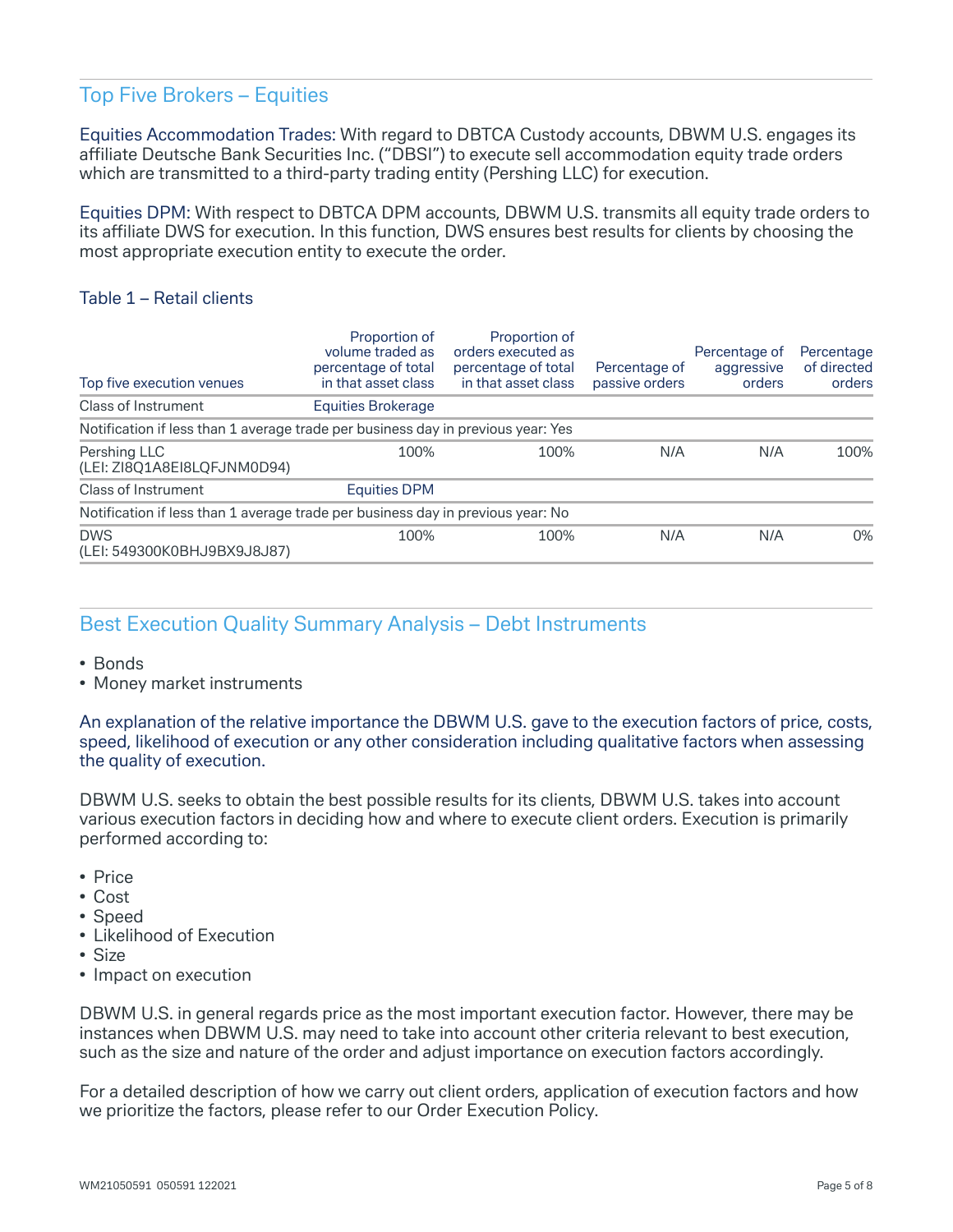### Best Execution Quality Summary Analysis – Debt Instruments (continued)

A description of any close link, conflicts of interests, and common ownerships with respect to any execution venues used to execute order.

DBWM U.S. does not have any close links, conflicts of interests, and common ownership with respect to any execution venues used to execute client orders in equities. Any dealing or relationship between units within DBWM U.S. is conducted in accordance with DBWM's Conflict of Interest Policy.

A description of any specific arrangements with any execution venues regarding payments made or received discounts, rebates or non-monetary benefits received.

DBWM U.S. does not have any specific arrangements with any execution venues regarding payments made or received, discounts, rebates or non-monetary benefits received. Any dealing or relationship between units within DBWM U.S. is conducted in accordance with DBWM's Conflict of Interest Policy.

An explanation of the factors that led to a change in the list of execution venues used in our order execution policy, if such a changed occurred.

No changes have been made since publication of the brokers listed in our Order Execution Policy of 3 January 2018. If a change in execution quality is identified, the executing broker is notified of the occurrence and a request to address the execution quality is made and monitored.

An explanation of how order execution differs according to client categorization, where the firm treats categories of clients differently and where it may affect the order execution arrangements.

Not applicable as we transmit orders for retail clients only.

An explanation of whether other criteria were given precedence over immediate price and cost when executing retail client orders and how these criteria were instrumental in delivering the best possible result in terms of the total consideration to the client.

Price is always the determining factor when executing orders for retail clients.

An explanation of how DBWM U.S. has used any data or tools relating to the quality of execution, including any data published under Commission Delegated Regulation (EU) 2017/575.

We monitor the quality of execution provided by brokers used to execute client orders in debt instruments on a consistent basis using automatic monitoring tools. We use a variety of tools and metrics in order to assess the quality of execution provided to its clients. The metrics are used to assess the quality of client order handling and execution quality in real time as well as post-trade. This includes, but is not limited to, adherence to order instructions, the management and timeliness of order passing and execution, and reviewing available quotes and market prices.

An explanation of how the DBWM U.S. has used output of a consolidated tape provider established under Article 65 of Directive 2014/65/EU.

Not applicable as DBWM U.S. does not utilize a consolidated tape provider.

Summary of the best execution quality analysis and conclusions drawn from our monitoring of debt instruments.

The analysis and conclusions drawn from our monitoring of the quality of execution in 2020 confirm that the brokers used to execute client orders in debt instruments meet our standards in delivering best execution to our clients on a consistent basis.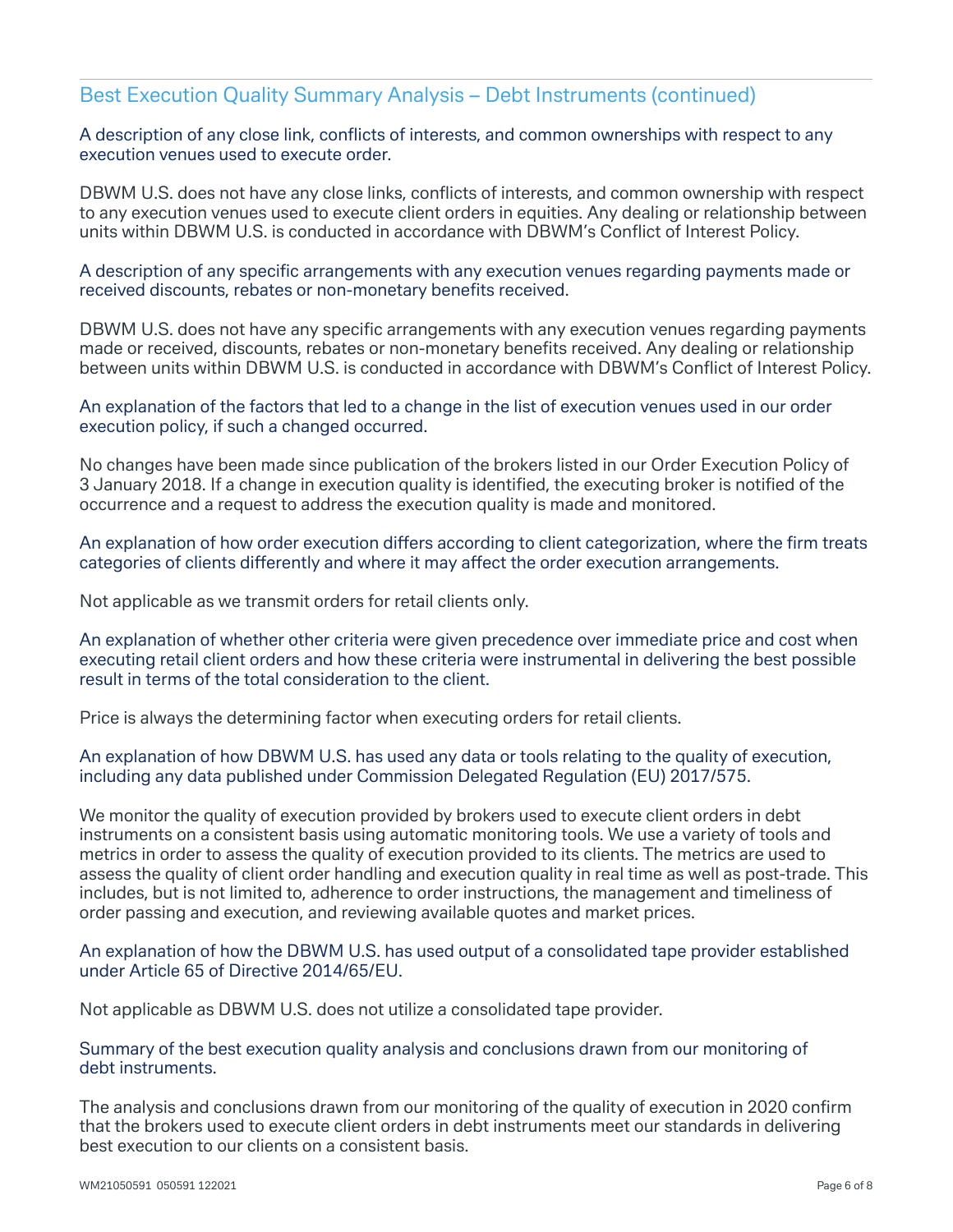A list of our top five brokers used to execute retail client orders can be found below together with detailed information on the volume and number of orders executed by each broker. A list of brokers used to execute client orders in debt instruments can be found on our website: https://deutschewealth.com/content/deutschewealth/en/articles/MiFID-II-Order-Execution.html

## Top Five Brokers – Debt Instruments

Debt Instruments: DBWM U.S. transmits all fixed income trade orders managed in the Discretionary Portfolio Management (DPM) portfolio to selected Execution Venues. DBWM U.S. ensures best results for clients by choosing the most appropriate execution entity to execute the order.

#### Table 1 – Retail clients

|                                                                                  | Proportion of<br>volume traded as          | Proportion of<br>orders executed as<br>percentage of total |                                 | Percentage              | Percentage<br>of directed |
|----------------------------------------------------------------------------------|--------------------------------------------|------------------------------------------------------------|---------------------------------|-------------------------|---------------------------|
| Top five execution venues                                                        | percentage of total<br>in that asset class | in that asset class                                        | Percentage of<br>passive orders | of aggressive<br>orders | orders                    |
| <b>Class of Instrument</b>                                                       | <b>Taxables</b>                            |                                                            |                                 |                         |                           |
| Notification if less than 1 average trade per business day in previous year: No  |                                            |                                                            |                                 |                         |                           |
| TD<br>(LEI: PT3QB789TSUIDF371261)                                                | 17.49%                                     | 13.74%                                                     | N/A                             | N/A                     | N/A                       |
| Piper Jaffray (LEI:<br>549300GRQCWQ3XGH0H10)                                     | 16.80%                                     | 5.44%                                                      | N/A                             | N/A                     | N/A                       |
| Goldman Sachs<br>(LEI: W22LROWP2IHZNBB6K528)                                     | 8.78%                                      | 9.67%                                                      | N/A                             | N/A                     | N/A                       |
| <b>Market Axess</b><br>(LEI: GPSMMRI21JE7ZCVYF972)                               | 6.81%                                      | 13.62%                                                     | N/A                             | N/A                     | N/A                       |
| <b>HSBC</b><br>(LEI: MP6I5ZYZBEU3UXPYFY54)                                       | 6.80%                                      | 10.54%                                                     | N/A                             | N/A                     | N/A                       |
| <b>Class of Instrument</b>                                                       | Agency                                     |                                                            |                                 |                         |                           |
| Notification if less than 1 average trade per business day in previous year: Yes |                                            |                                                            |                                 |                         |                           |
| Piper Jaffray (LEI:<br>549300GRQCWQ3XGH0H10)                                     | 66.29%                                     | 63.43%                                                     | N/A                             | N/A                     | N/A                       |
| Raymond James<br>(LEI: ZXMJHJK466PBZTM5F379)                                     | 20.26%                                     | 12.69%                                                     | N/A                             | N/A                     | N/A                       |
| <b>Bank of New York</b><br>(LEI: 21380005FBGOWU89LN14)                           | 9.31%                                      | 7.46%                                                      | N/A                             | N/A                     | N/A                       |
| TD<br>(LEI: PT3QB789TSUIDF371261)                                                | 1.54%                                      | 1.49%                                                      | N/A                             | N/A                     | N/A                       |
| Keybanc<br>(LEI: 2EQWV0180Z211YVAD813)                                           | 0.84%                                      | 2.24%                                                      | N/A                             | N/A                     | N/A                       |
| Class of Instrument                                                              | Corporates                                 |                                                            |                                 |                         |                           |
| Notification if less than 1 average trade per business day in previous year: No  |                                            |                                                            |                                 |                         |                           |
| TD<br>(LEI: PT3QB789TSUIDF371261)                                                | 28.85%                                     | 19.36%                                                     | N/A                             | N/A                     | N/A                       |
| <b>Market Axess</b><br>(LEI: GPSMMRI21JE7ZCVYF972)                               | 11.20%                                     | 19.04%                                                     | N/A                             | N/A                     | N/A                       |
| Piper Jaffray (LEI:<br>549300GRQCWQ3XGH0H10)                                     | 10.27%                                     | 4.75%                                                      | N/A                             | N/A                     | N/A                       |
| Keybanc<br>(LEI: 2EQWV0180Z211YVAD813)                                           | 9.48%                                      | 4.20%                                                      | N/A                             | N/A                     | N/A                       |
| Susquehanna<br>(LEI: 549300E8QX0ZMRDC2M81)                                       | 4.61%                                      | 5.78%                                                      | N/A                             | N/A                     | N/A                       |